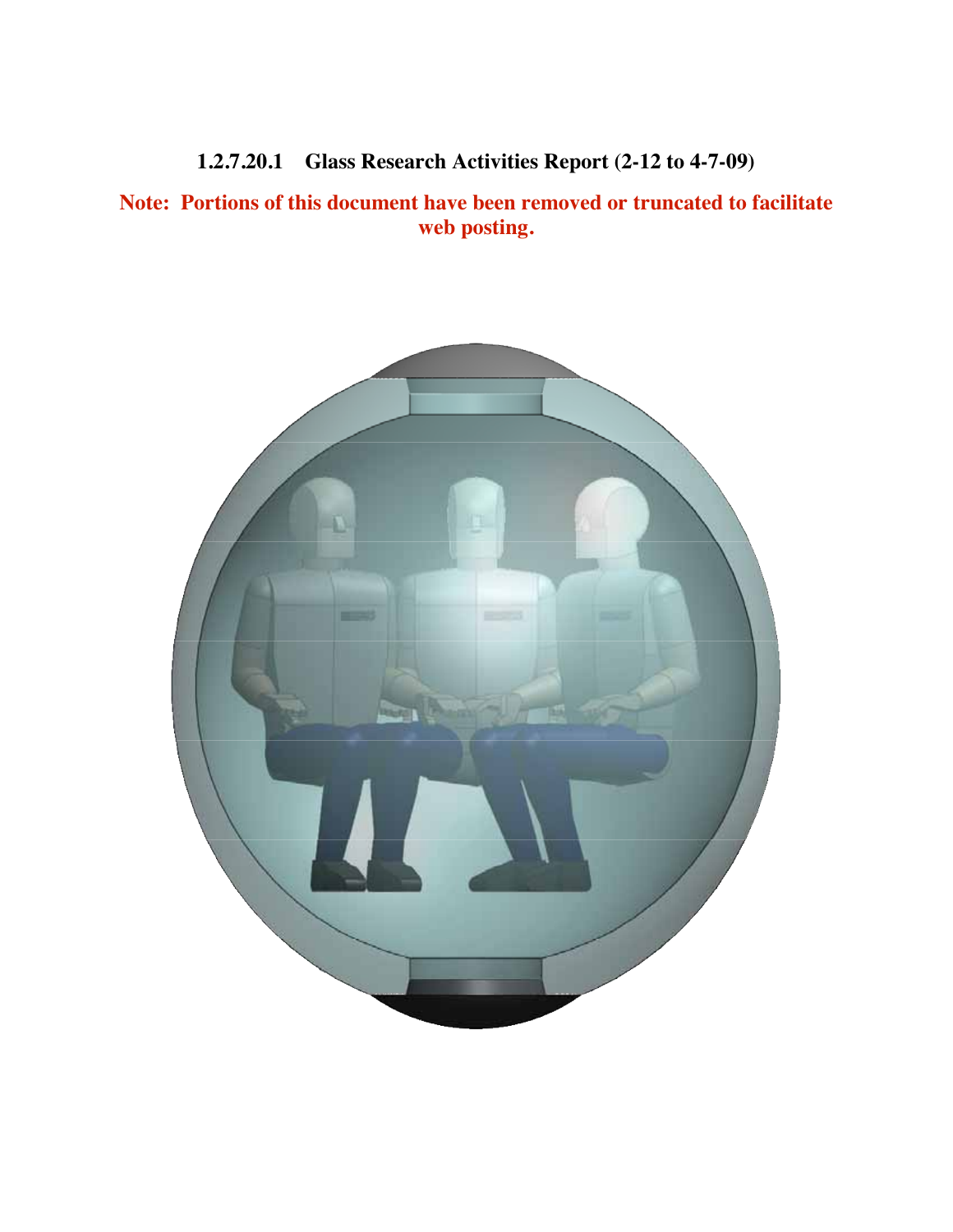## **Summary**

No single component area will be as innovative as the proposed glass personnel sphere. Glass is a fantastic material for subsea use. It's incredibly strong in compression, transparent, and also relatively light. This combination of properties made glass very attractive to DOER for use in Deepsearch because it is the only pressure hull considered that could actually add buoyancy to the design. A glass pressure hull would also eliminate the need for separate view port integration, lending to a beautiful simplicity in the design. For these same reasons, the US Navy used or investigated glass extensively in the late '60s. Glass however presented a number of technical challenges, the most prominent being that the mechanical properties of glass were not well understood and analysis tools like FEA were only just coming into being. At that time glass was considered a material with unusual, almost mysterious properties; there was huge scatter in strength test data of glass for instance. Engineers had difficulty in quantifying its properties well enough to have confidence in structural designs as the science of fracture mechanics was in its infancy. Glass hydrospheres were essentially designed by trial and error, which inevitably lead to failures. These failures were not understood. Without confidence, the engineers fell back to forged metallic pressure hulls. Large structural glass manufacturing had its heyday in the '60's and '70's and most of the experts with experience in manufacturing large glass spheres are now in retirement or beyond. Fortunately for DOER a number of these experts (including Dr. Sheldon Wiederhorn and Dr. Suresh Gulati) were excited about the project. There have been many enthusiastic discussions on how DOER could best analyze and manufacture the glass sphere. In our meetings with these and other experts, we learned that since the '70's a tremendous amount of research has been done with glass chemistry, properties, and reliability analysis. In fact, glass can now be so accurately modeled that some of its behavior can be predicted all the way down to the molecular level. This glass group DOER has assembled tells us that glass engineering is no longer a mystery and has given us absolute confidence that our solution will work. In fact, there are now options. However, manufacturability is still a major hurtle. This is where a focused push will be needed to gain 100% confidence in an achievable solution.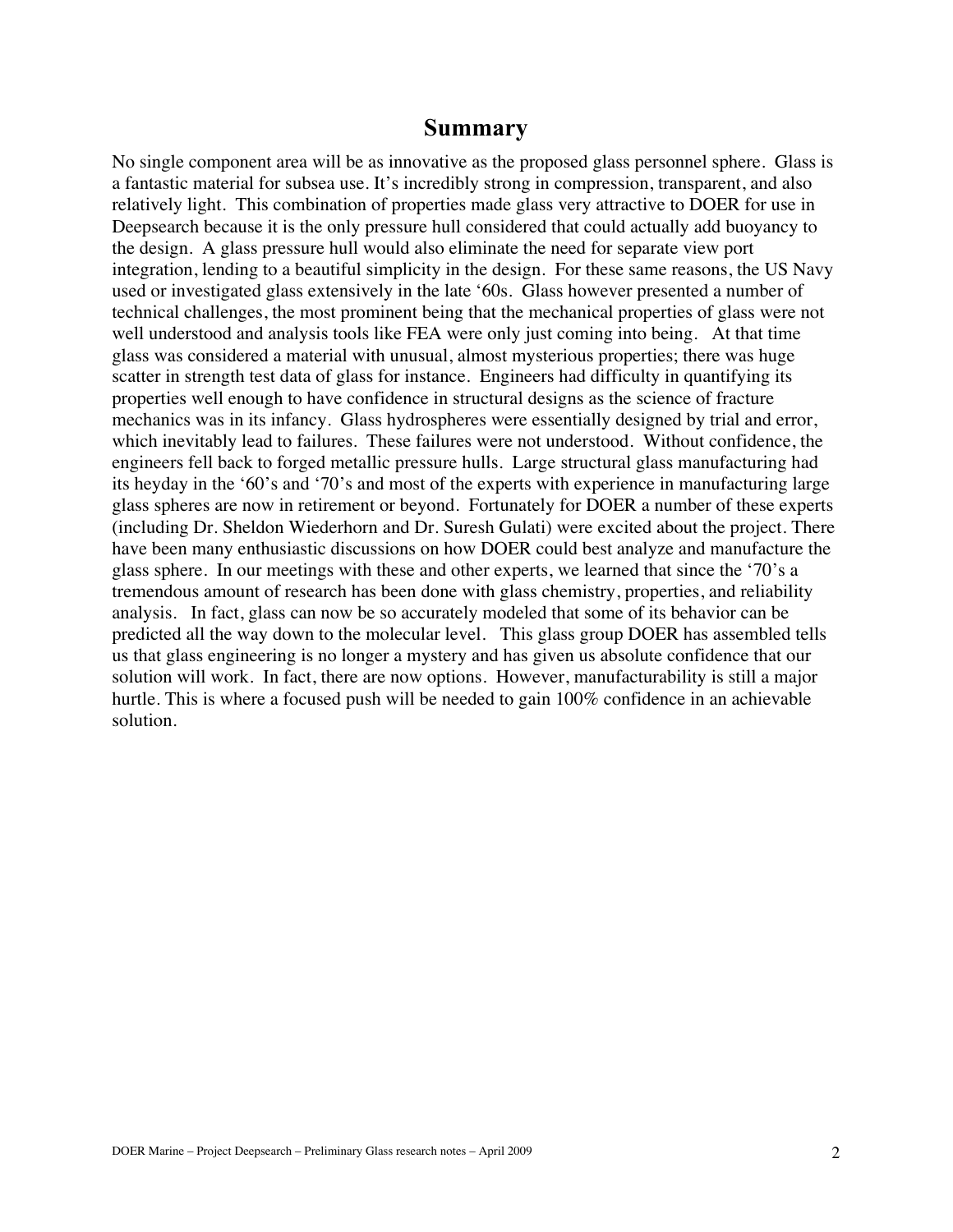## **Glass Expert Activity**

Since the last review meeting, DOER engineers sought out and have consulted with world renowned experts in glass material science and glass manufacturing including:

- Dr. Sheldon Wiederhorn, Expert in subcritical crack growth. He verified that micro cracks will only propagate while glass is under tension. He advised us on efficiency of different treatments, coatings, claddings and inspection methods (or lack thereof). He has advised our FEA consultant regarding fracture mechanisms, and found research papers applicable to our project.
- Ron Argent Glass manufacturing expert He advised us on possible manufacturing methods and suitable manufacturing facilities. While he was confident that it could be made, he felt that no current capability existed to make the Hyper Hemisphere without some investment in infrastructure. He has advised DOER on a number of manufacturing techniques including slumping two halves, casting, and blowing the sphere into a roto-mold. He continues to work with existing manufacturing facilities to find a possible match.
- Dr. Suresh Gulati, Corning Research Fellow. He worked with Eroll Shand on borosilicate domes for submarine use, designed the Space Shuttle windows, including the reliability analysis therein. Dr. Gulati provided very useful insight toward initial mechanical feasibility analysis. He is available for further consulting. He feels that glass can be successfully utilized for a hydrosphere. He leans toward a dual hemisphere approach, but has not had time to evaluate the hyper-hemi design.
- Dr. George Laird, Predictive Engineering DOER contracted with Dr. Laird to model and study glass mechanics and brittle material failure modes and mitigation using Finite Element Analysis (FEA) and other tools. In the initial meeting he theorized the likely failure mode of the Hyper-Hemi design may be from Mode II fracture growth (see center case below) around stones or other impurities in the glass. He will help us further investigate the Stress intensity factor for Mode II  $(K<sub>HC</sub>)$  in glass, calculate acceptable values for flaw density, and develop scale model tests to quantify safe working stresses and cycle life. Studying theories presented to use by Corning for use in glass port seating. He has already started FEA modeling work. An amendment to this entry is that Mode II fracture has been deemed less likely than initially theorized. The current understanding is that a buckling failure is the most likely result; there is a 4X FOS in the current concept.

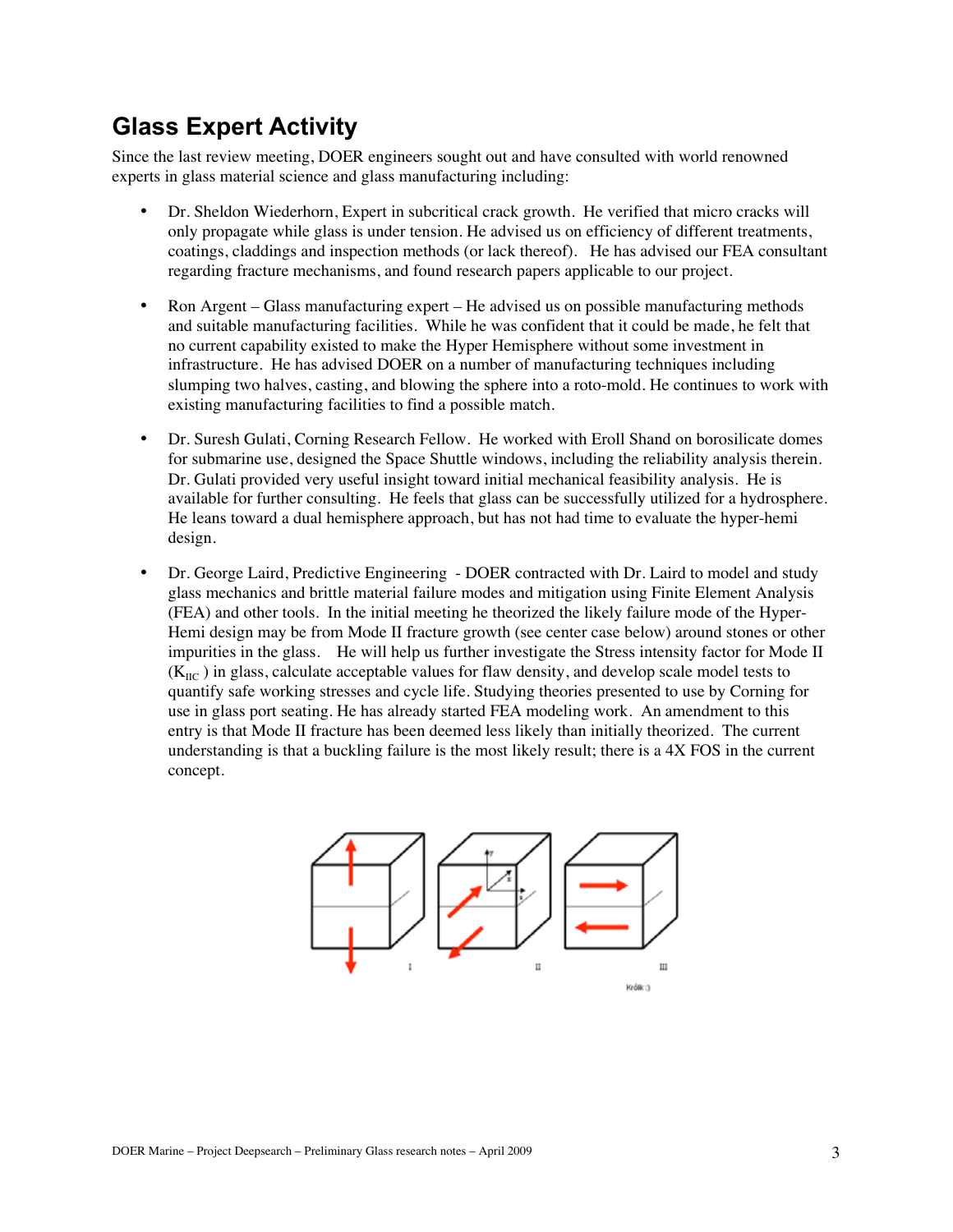

*Early FEA study that indicates FoS of ~4X for bucking failure of the concept sphere.*

- Dr. Reinhold Dauskardt, Stanford Prof. in Materials Research He will make himself available to review our FEA results.
- Engineers and material scientists and the Univ. of Arizona Mirror lab to learn from other groups who have successfully made and polished large glass structures. Tony and Seton traveled to Arizona and met with a group of eight who run the technical side of the mirror lab. The hyper hemi concept was discussed and consensus was that the lab staff felt that the concept was feasible and it could be made. They had particular confidence in post cast finishing of any shapes we presented.
- Dr. Murli Manghnani, high pressure physicist- Offered collaborative analysis using advanced testing and inspection equipment based at the University of Hawaii.
- Dr. John Brown, Retired Corning materials scientist, Technical Director GMIC- He has been a tireless advocate and organizer of contacts within the glass community, both for manufacture, design and testing.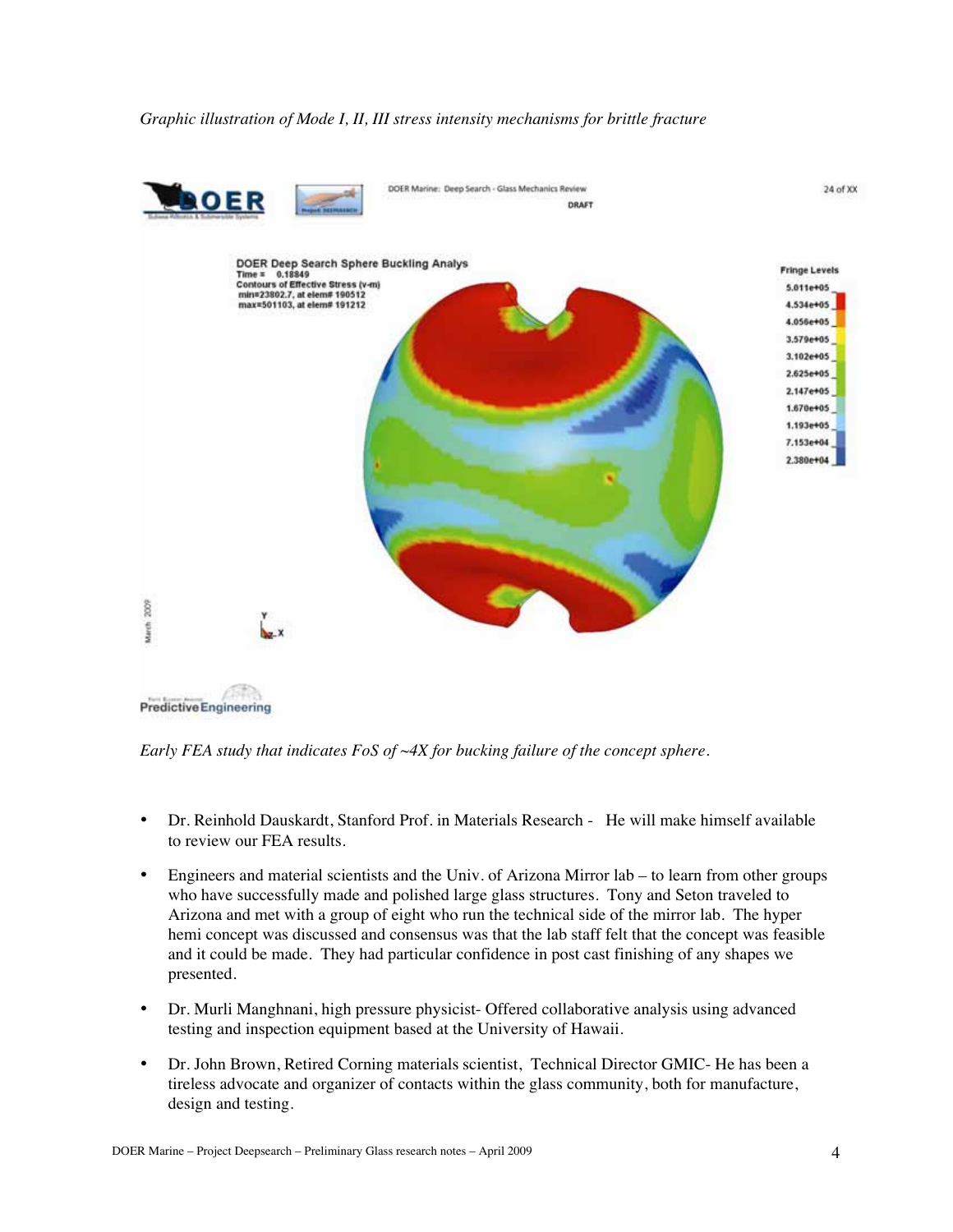- Dr. David Morse, Director of Research at Corning's Sullivan Park
- Larry Sutton, Corning Canton Plant Product Line Manager
- Dr. Tim Roe, Corning Design and Construction leader, Mechanical Testing
- Dr. Eric Urruti, Director, Research and Development at Schott Glass US division. Initial contact has begun with Schott Glass. Corning and Schott have a sometimes competitive, sometimes collaborative relationship. Pushing both would hope to produce at least one with a manufacturing solution.
- Bill Raggio, Rayotek Scientific, Inc. Is currently engaged in final report on glass manufacture feasibility from a smaller company approach. Exploring other materials including sapphire.
- Discussed the project feasibility with numerous other experts.

## **Engineering Concerns and Research**

DOER Engineers sought to answer many questions. Historically, and even today, the majority of research and testing is applied to glass systems in tension. A spherical shell in hydrospace presents a unique, and somewhat ideal, loading case – pure biaxial compression. As such, many answers were not immediately forth coming and require re-directing even to most scientific of minds. The most pressing questions are listed here:

- 1) What are the mechanical properties of glass in pure compression?
	- *a) Fused silica "flows" at ~600,000 PSI compression.*
- 2) How will bubbles (seeds), inclusions (stones), surface damage or flaws affect the strength and how can they be modeled in CAD?
	- *a) Fused silica can be made with virtually no stones or seeds. Corning produces large boules – 120" in diameter and 8"+ thick.*
	- *b) Initial reviews indicate that damage in the surface of the shell would not cause a catastrophic failure.*
	- *c) Regarding seeds, there are a couple of studies that have been done that are being provided by Dr. Wiederhorn.*
	- *d) FEA can model macro flaws. A gross imperfection (large flat spot) in the sphere was modeled, indicating a reduction in Factor of Safety to ~3.7, from 4.0 in a buckling analysis.*
- 3) Will a scale model simulate a full size model in testing?
	- *a) Scale model tests will yield important information, but a full scale test will be the final answer. Lab tests utilizing basic glass plates will yield valuable results even before scale model tests are initiated.*

4) How can it be made? Rotomolding, Slumped halves fused, Blow molding, or cast? And who can make it for us?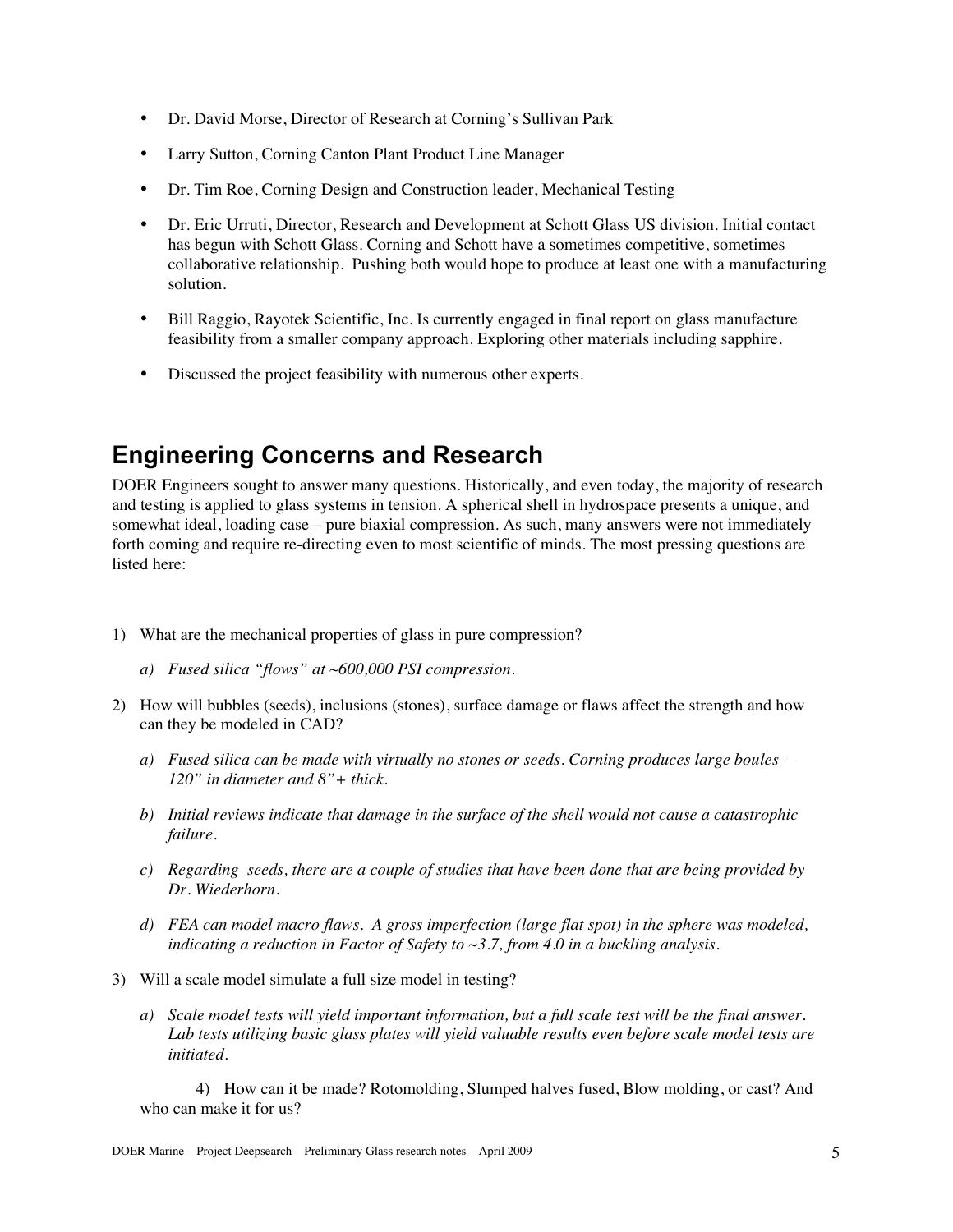*a) This is still under investigation, but Corning and Schott are the main candidates as they have great research, analysis, and manufacturing resources.*

What glass chemistry is the right choice, and which treatments and coatings will be beneficial?

- *a) Fused silica and borosilicate are the main candidates. Research into surface coatings needs further effort but may prove mote.*
- 6) How should it be finished / polished and who can do it?
	- *a) University of Arizona Mirror Lab is the main candidate, but Corning and Schott are also viable. All are confident.*
- 7) What are the failure modes and which regions of the design will have the highest stresses?
	- *a) Buckling failure is the main candidate for failure. The joint has been the main source of cracks historically, tension being the product of the connection. Dr. Gulati has engineering solutions to this problem.*
- 8) What will be the service life of a glass pressure hull?
	- *a) This question remains to be answered, but research indicates that service life will be long as static fatigue (sub critical crack growth) is the main mechanism in service life failure. Fatigue only happens in tension above about 1000 PSI, our spherical design seeks to eliminate all tension or proof test to eliminate any crack growth.*
- 9) How can the glass be inspected?
	- *a) Polariscope, Edge lighting, atomic force microscopy. Other methods still require investigation.*
- 10) How and where can the hyper-hemi design be tested and what pressure limits should it be tested to? What proof pressure?
	- a) Still under investigation.
	- b) This is still a major outstanding question. The basis is this: a critical minimum flaw size, under tensile stress, will fail catastrophically. If you can eliminate all flaws above a certain size with a proof test, then operate at a lower stress level that will not grow cracks in this known maximum flaw size. Failure is ruled out. Defining this differential needs to be worked out. Tensile systems use 3 times, which could prove onerous for the size of structure we are investigating.
- 11) What will the approximate cost be to manufacture the glass spheres?
	- *a) Still requires investigation. Intuitive responses from the glass community point to a cost of less than what was spent for the new Alvin hull.*